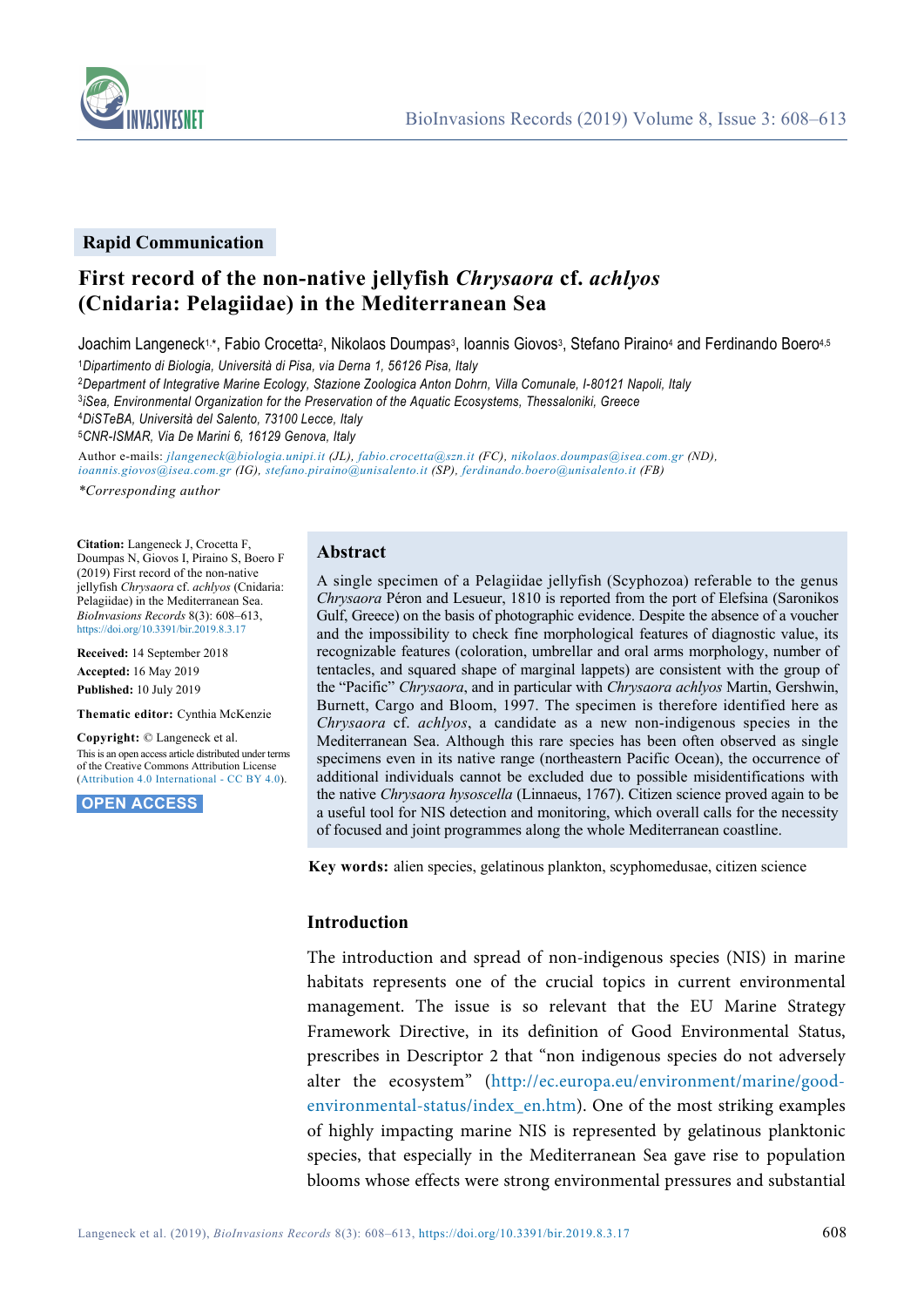economic losses (Boero 2013). Although the ctenophore *Mnemiopsis leidyi*  A. Agassiz, 1865 is unanimously considered the most impacting gelatinous NIS in the Mediterranean Sea (Boero et al. 2009), the impact of scyphozoan taxa on Mediterranean assemblages and anthropic activities should not be underestimated. Nine alien or cryptogenic scyphozoan have been recorded in the Mediterranean Sea to date, namely the Cassiopeidae *Cassiopea andromeda* (Forsskål, 1775), the Catostylidae *Catostylus tagi* (Haeckel, 1869), the Cepheidae *Marivagia stellata* Galil and Gershwin, 2010, the Mastigiidae *Phyllorhiza punctata* von Lendenfeld, 1884, the Pelagiidae *Pelagia benovici* Piraino, Aglieri, Scorrano and Boero, 2014, the Rhizostomatidae *Rhizostoma luteum* Quoy and Gaimard, 1827 and *Rhopilema nomadica* Galil, 1990, and the Ulmariidae *Aurelia coerulea* von Lendenfeld, 1884 and *Aurelia solida* Browne, 1905 (Scorrano et al. 2017; Zenetos et al. 2017). All these species have been reported as potential bloomers, and at least *R. nomadica* has been responsible of relevant economic losses along the southern and eastern coasts of the Mediterranean Sea (Purcell et al. 2007). For this reason, alien scyphozoans deserve careful monitoring, and the quick report of newcomers is crucial for the introduction of management and mitigation practices.

The role of citizen science in this scenario is of paramount importance. The Jellywatch Programme, conceived in 2001 by the Mediterranean Commission (CIESM) (Boero and Briand 2001), has proved to be a useful tool to monitor both the spreading of gelatinous NIS and the occurrence of local blooms of native species (Boero et al. 2009, 2016). So far, this is the most successful citizen science initiative in the marine environment and its example has been taken by many other projects (e.g. Bariche and Azzurro 2016; Kletou et al. 2016; Crocetta et al. 2017; Langeneck et al. 2017; Zenetos 2017). Hence, the use of social networks allows the ready gathering of distributional data to fill gaps in species distributions and track the spreading of NIS in the Mediterranean Sea. Citizen science often allows the record of "strange" specimens, stimulating the attention of specialists that can subsequently provide further validation of the records. This procedure proved particularly fruitful for jellyfish since they are rather conspicuous and people are immediately aware of their presence. In fact, new species such as *Pelagia benovici* and *Aurelia relicta* Scorrano, Aglieri, Boero, Dawson and Piraino, 2017 have been described stemming from citizen science records (Piraino et al. 2014; Scorrano et al. 2017), and the same accounts for Records of NIS such as *Mnemiopsis leidyi*, *Phyllorhiza punctata*, *Rhizostoma luteum*, *Catostylus tagi*, and *Cassiopea andromeda* (Boero et al. 2016).

The project "Is it Alien to you? Share it!!!" designed and launched in 2016 by iSea, a Greek Environmental Organisation, allowed the gathering of a massive amount of data about NIS, cryptogenic, thermophilic and poorly known native species in Greek and other eastern Mediterranean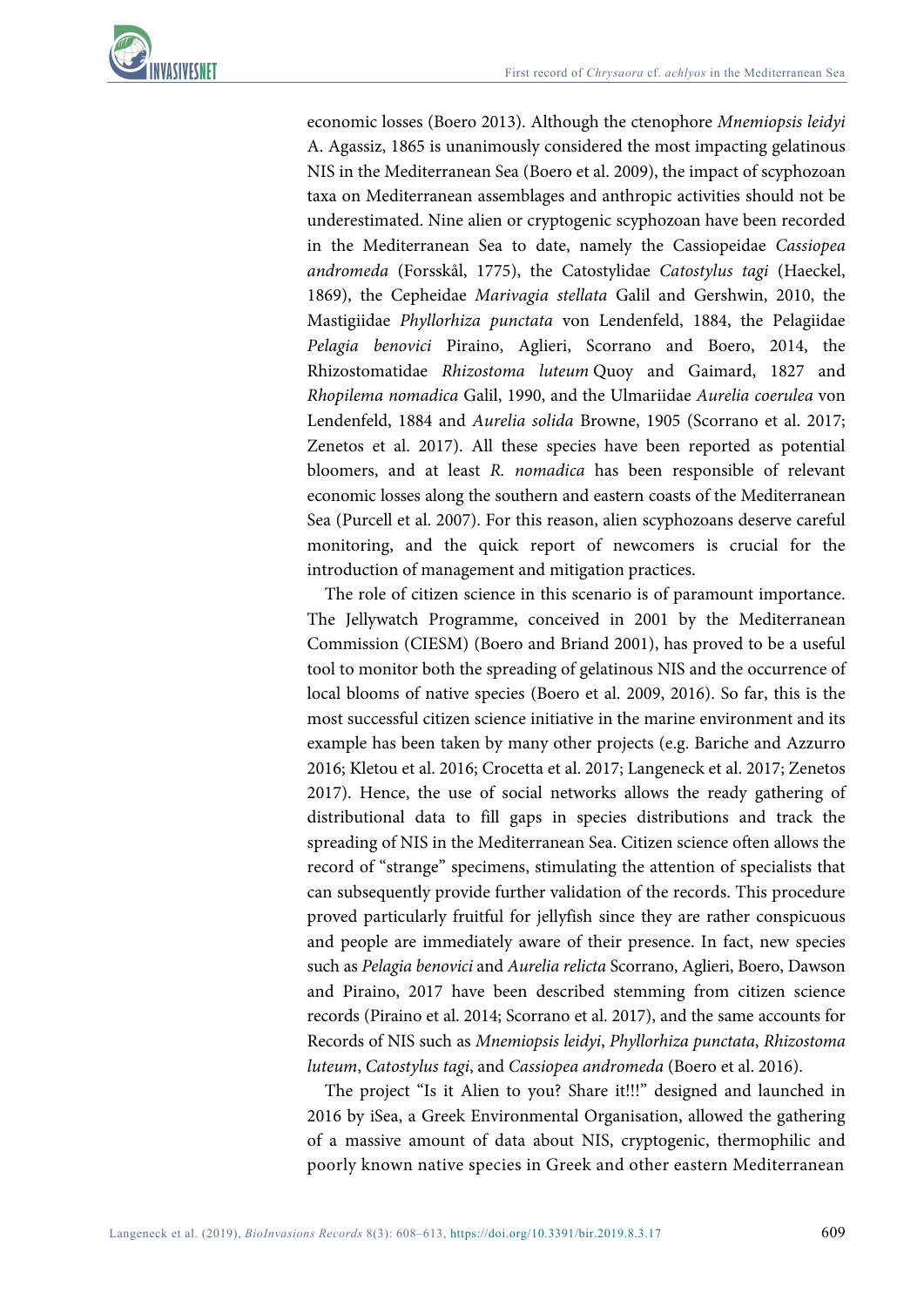



**Figure 1.** *Chrysaora* cf. *achlyos* observed in the port of Elefsina (Saronikos Gulf) on the 5<sup>th</sup> April 2018. Photo by Georgios Georgiadis.

countries, among which records of the three species so far unknown for the Mediterranean Sea (Giovos et al. 2018). Citizen scientists can easily upload information through an online data repository along with a clear picture of the unknown species submitted to the community. A Google Form and a Group on Facebook have been also set up for facilitating the reports. The project's group on Facebook numbers 5688 members to date, with 2679 actively engaged. Furthermore, 50 articles and three press releases have been published in local and national press and nine scientific publications expanded the known distribution of focused species. Although Cnidaria represented less than the 1% of all validated records (i.e. records substantiated by useful pictures) of the iSea project, these data provided the first Mediterranean record of an unknown *Chrysaora* hereby identified as *Chrysaora* cf. *achlyos* Martin, Gershwin, Burnett, Cargo and Bloom, 1997, a new possible NIS in the Mediterranean Sea.

## **Results**

On the 5th April 2018 an individual of a large jellyfish (TL including tentacles  $\sim$  150 cm, umbrella diameter  $\sim$  15–20 cm) (Figure 1) was observed in the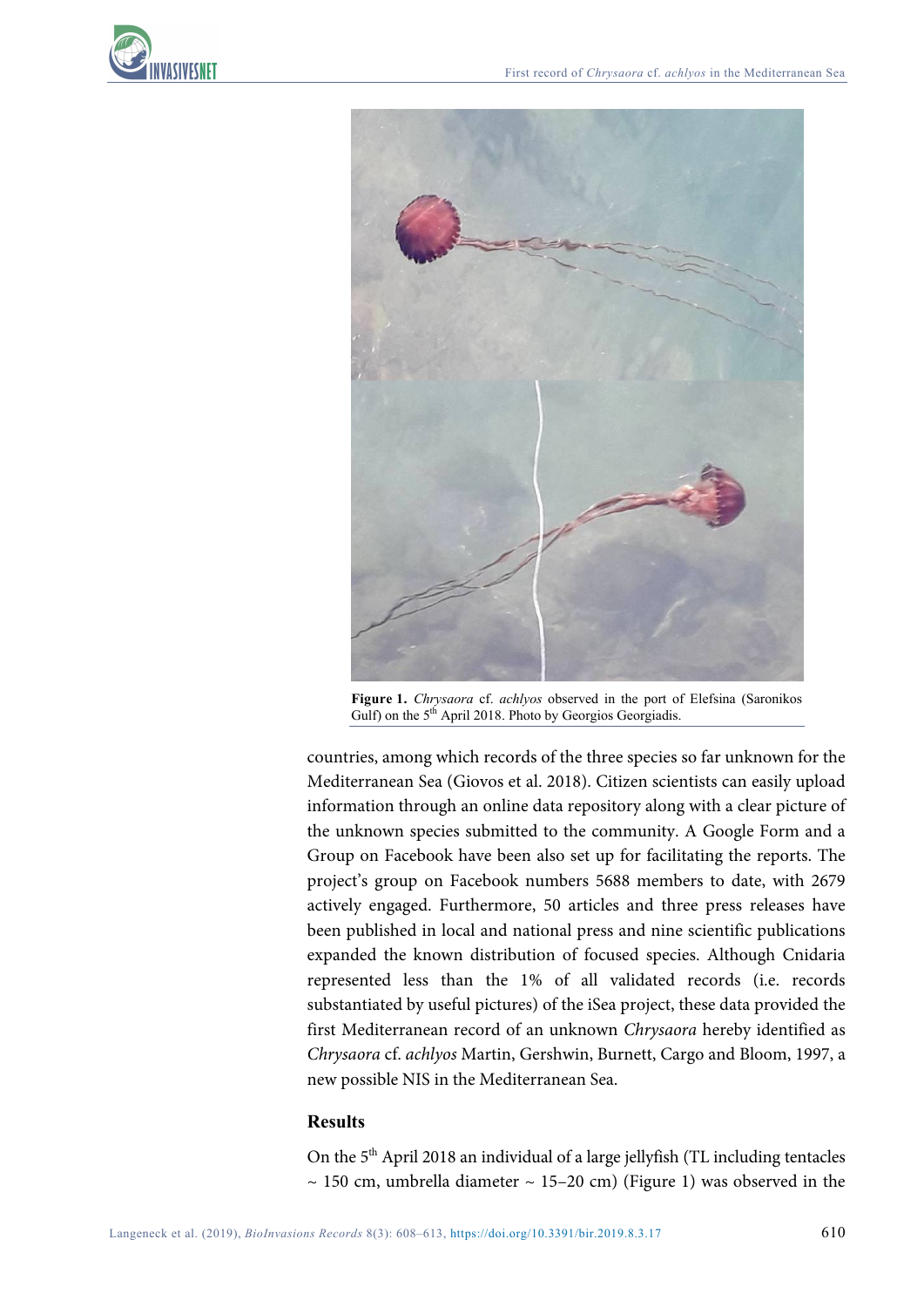

harbour of Elefsina (Saronikos Gulf, Greece) (38.034471N; 23.531011E) at a depth of approximately 1 m. The general morphology of the specimen indicated the family Pelagiidae, but the dark colour or the number of marginal tentacles exclude representatives of the genus *Pelagia* Péron and Lesueur, 1810, namely *Pelagia noctiluca* (Forsskål, 1775), *P. benovici*, and the *nomina dubia Pelagia flaveola* Eschscholtz, 1829 and *Pelagia panopyra* Péron and Lesueur, 1810, suggesting instead an attribution to the genus *Chrysaora* Péron and Lesueur, 1810 (see Morandini and Marques 2010 for a revision of the genus). The only *Chrysaora* species reported in the Mediterranean Sea, the compass jellyfish *Chrysaora hysoscella* (Linnaeus, 1767), is similar to the reported specimen as regards size and general shape, but it is characterised by much shorter oral arms and by a colour pattern characterised by alternating brown and whitish (or dark brown and light brown) radial stripes; on the contrary, this specimen is characterised by a uniform dark brown colour, with purplish nuances. The combination of the following characters, i.e. the dark colour pattern, along with the presence of 24 marginal tentacles, with three tentacles—a primary tentacle central to a pair of lateral ones—and four marginal lappets of squared shape per octant (i.e. between two consecutive rhopalia), allowed to assign this specimen to *Chrysaora achlyos* Martin, Gershwin, Burnett, Cargo and Bloom, 1997 from the northeastern Pacific Ocean. In fact, although according to Morandini and Marques (2010) this taxon is indistinguishable from *Chrysaora plocamia* (Lesson, 1830) as regards the external morphology, the latter species is characterised by a light brown umbrella, while *C. achlyos*  is characterised by a far darker colour. Due to the smaller size than known for adult specimens of *Chrysaora achlyos*, the individual recorded is probably a juvenile. Considering the absence of a voucher and the impossibility to check fine morphological features of diagnostic value, we record it here as *Chrysaora* cf. *achlyos*, pending a confirmation of our identification based on concrete samples.

### **Discussion**

Despite its large size and its striking appearance, *Chrysaora achlyos* has been described only recently, and is known from a relatively restricted area in the northeastern Pacific Ocean, with sporadic occurrence and localized massive blooms (Martin et al. 1997). This species is still poorly known even in its life cycle features. A further uncertainty about the identity of this species is due to the seemingly incomplete knowledge on the diversity of the genus *Chrysaora* (Morandini and Marques 2010). The diversity of *Chrysaora* has been well studied chiefly in the north-eastern Pacific and northern Atlantic Oceans, while records in several poorly-studied areas possibly refer to misidentifications and might hide a previously undetected diversity. Moreover, as shown by the case of *C. achlyos* itself, life cycles of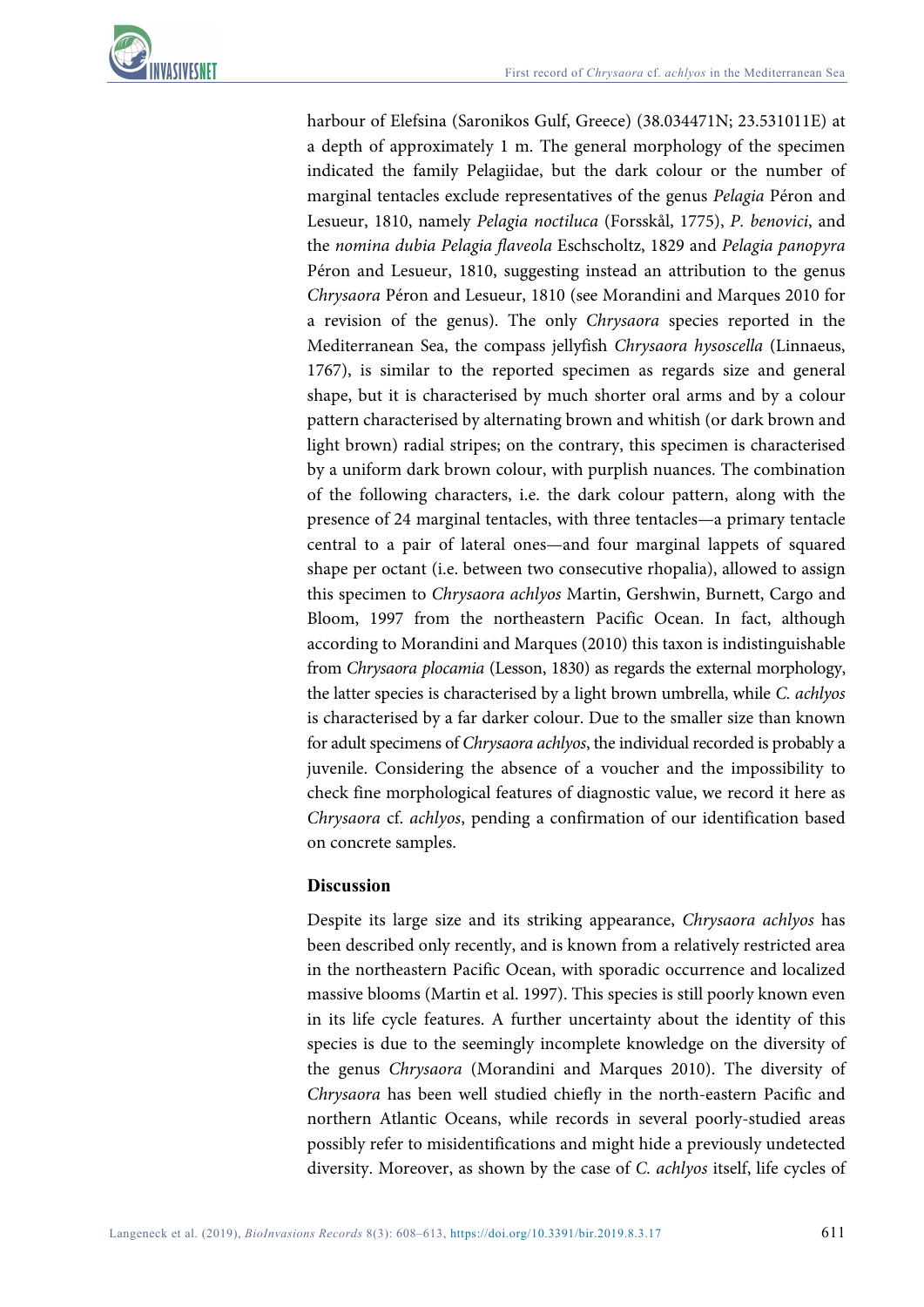

the genus *Chrysaora* are characterised by the possible occurrence of longlasting lag times between massive blooms, which might account for the missed detection of undescribed species (Martin et al. 1997; Morandini and Marques 2010). Hence, we cannot also rule out at this stage the possibility that the recorded specimen might represent an undescribed species or even an overlooked native species. Just to mention, *Drymonema dalmatinum* Haeckel, 1880, the largest jellyfish of the Mediterranean Sea, remained unrecorded for decades and then suddenly became rather frequent for unknown reasons (Malej et al. 2014). The patterns of presence of *C. achlyos* in California have been rather erratic too, so an allied species might have similarly irregular occurrences in the Mediterranean Sea.

Despite the uncertain identification, *Chrysaora* cf. *achlyos* may represent the tenth large scyphozoan recorded as NIS in the Mediterranean Sea. So far, no species of the genus *Chrysaora* is known to occur in the Red Sea (Morandini and Marques 2010), and therefore the possibility of an arrival through the Suez Canal should be dismissed. In this line, the most likely possibility is represented by the arrival of propagules through ballast waters or with polyps attached to aquacultured molluscs or to ship hulls. Many jellyfish, including *Chrysaora* spp., have complex life cycles, with the occurrence of distinct benthic and pelagic life stages (i.e. the tiny sessile polyp and some cyst-like hidden propagules, the more conspicuous, freeliving medusa and the almost invisible planula larva stage) and all species need to be considered as a whole comprising both benthic and planktonic stages when considering possible routes of introduction (see Boero et al. 2008). The visual detection of new jellyfish NIS may be not coincident with the real time of arrival, but it may be delayed considerably, pending on the time when the environmental triggers for polyp strobilation will take place (Morandini et al. 2017). Lastly, even if large *Chrysaora* species are often displayed in public aquaria, *Chrysaora achlyos* seems to be reared in captivity only in California close to its native range (Hall and Warmolts 2003), hence aquarium trade is not a likely introduction vector for this species. In spite of the limited available information corroborating its taxonomic identification, the photographed specimen does not correspond to any of the scyphozoan species known to inhabit the Mediterranean Sea so far, and appears more referable to *C. achlyos* than to any other known scyphozoan species. Citizen-based records become critically important especially if the recorded species, stemming from an early wave of colonization with few individuals, will become frequent and abundant in the basin.

### **Acknowledgements**

We are grateful to Georgios Georgiadis for sharing pictures and data about the reported specimen and to an anonymous reviewer for his/her useful comments on the manuscript.